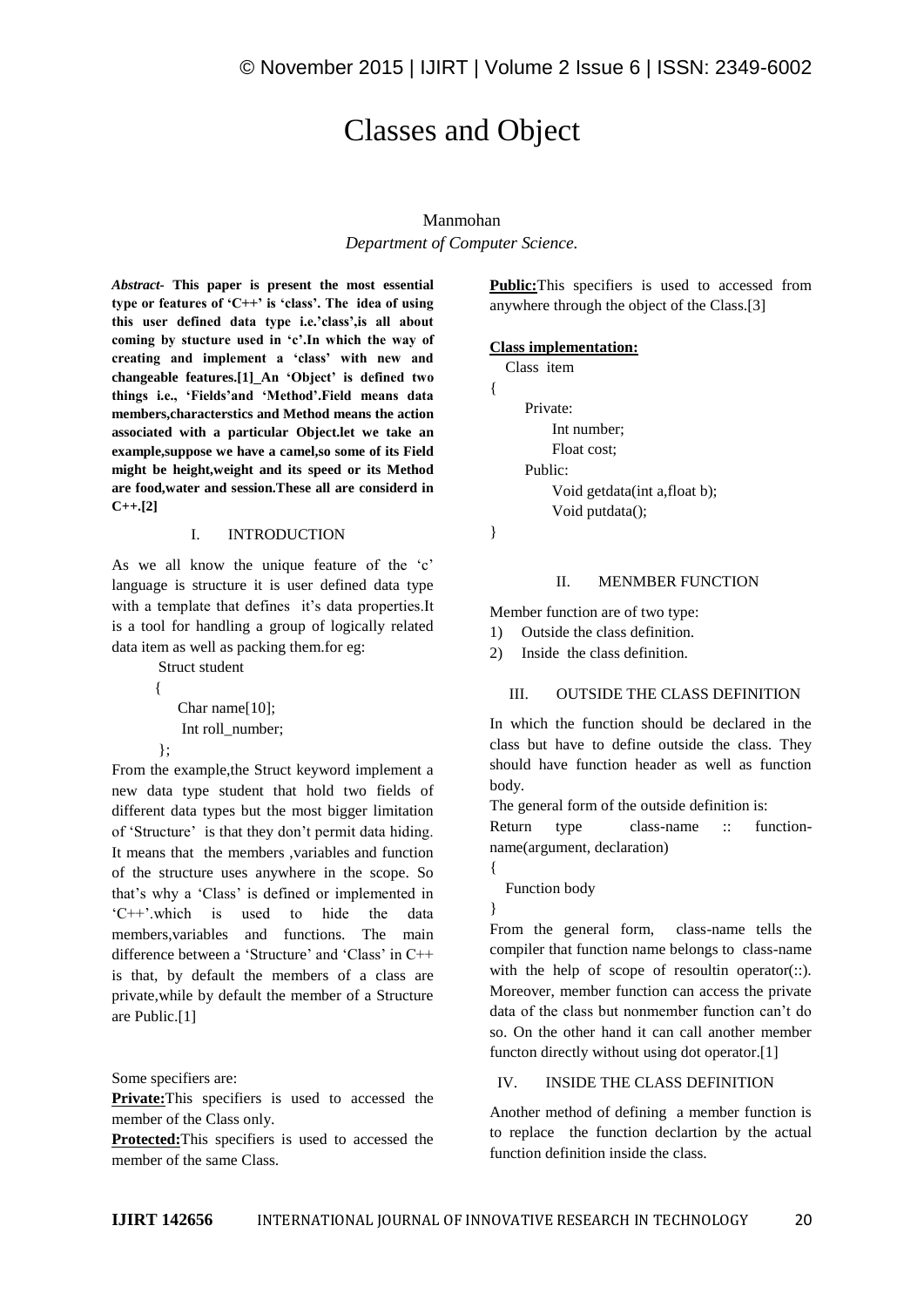```
For eg.,
Class item 
{
        Int num;
        Float cost;
  Public:
      Void getdata(int a, float b); \|\Inline function.
       Void putdata(void)
        { 
           Cout<<num<<"\n";
           Cout \le \cos t \le \text{max};
         }
 };
```
when a function is defined inside a class it is treated as an inline function. Therefore, all the restriction and limitation are also applicable here. Normally, only small function are defined inside the class definition [1].

# V. MEMORY ALLOCATION FOR OBJECT

As we all know that memory space for object is allocated when they are declared and not when the class is specified. Actually, the member function are created and placed in memory space only once they are defined as a part of a class specification. Whereas,the object are needed seprated memory allocation because member variables hold different data values and different object as given below in diagram.[1]